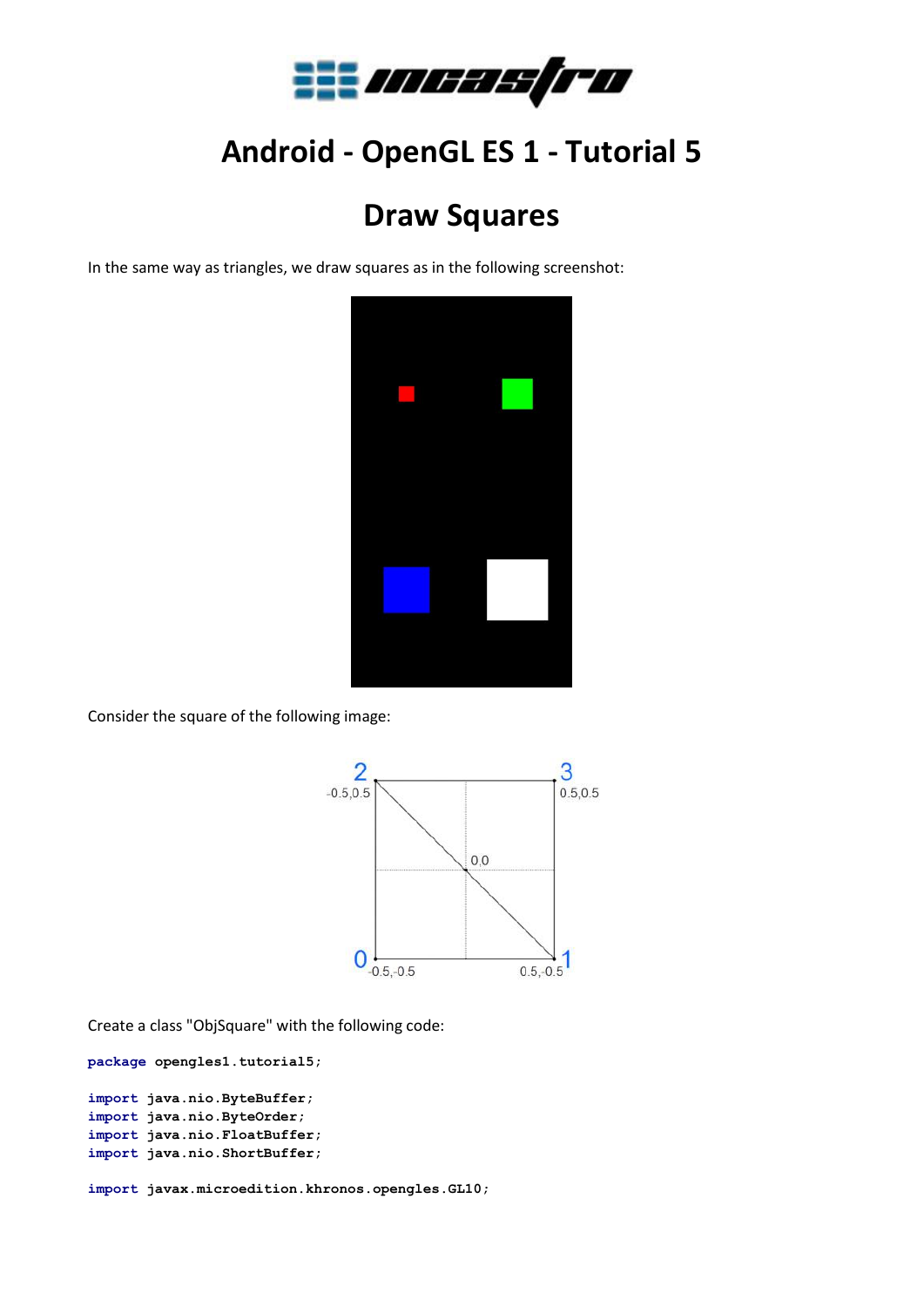

```
public class ObjSquare {
     private FloatBuffer vertexBuffer;
     private ShortBuffer indexBuffer;
     private float[] vertices = {
             -0.5f, -0.5f,
             0.5f, -0.5f,
             -0.5f, 0.5f,
             0.5f, 0.5f
     };
     private short[] indices = {
             0, 1, 2,
             2, 1, 3
     };
     public ObjSquare() {
         ByteBuffer vbb = ByteBuffer.allocateDirect(this.vertices.length * 4);
         vbb.order(ByteOrder.nativeOrder());
         this.vertexBuffer = vbb.asFloatBuffer();
         this.vertexBuffer.put(this.vertices);
         this.vertexBuffer.position(0);
         ByteBuffer ibb = ByteBuffer.allocateDirect(this.indices.length * 2);
         ibb.order(ByteOrder.nativeOrder());
         this.indexBuffer = ibb.asShortBuffer();
         this.indexBuffer.put(this.indices);
         this.indexBuffer.position(0);
     }
     public void DrawSquare(GL10 gl, int color) {
         gl.glEnableClientState(GL10.GL_VERTEX_ARRAY);
         gl.glVertexPointer(2, GL10.GL_FLOAT, 0, this.vertexBuffer);
         if (color == 1) // Red.
             gl.glColor4f(1.0f, 0.0f, 0.0f, 1.0f);
         else if (color == 2) // Green.
             gl.glColor4f(0.0f, 1.0f, 0.0f, 1.0f);
         else if (color == 3) // Blue.
             gl.glColor4f(0.0f, 0.0f, 1.0f, 1.0f);
         else // White.
             gl.glColor4f(1.0f, 1.0f, 1.0f, 1.0f);
         gl.glDrawElements(GL10.GL_TRIANGLES, this.indices.length, GL10.GL_UNSIGNED_SHORT, 
this.indexBuffer);
         gl.glDisableClientState(GL10.GL_VERTEX_ARRAY);
     }
}
```
Every shape we want to draw must be brought back into triangles, therefore OpenGL will draw the square with 2 triangles.

The "indices" variable specifies the vertices to be taken from "vertices" for each triangle (counterclockwise). For the first triangle, pair of coordinates x,y: 0, 1 and 2, for the second triangle, pair of coordinates x,y: 2, 1 and 3.

In the "MainRenderer" class we declare:

**ObjSquare objsquare;**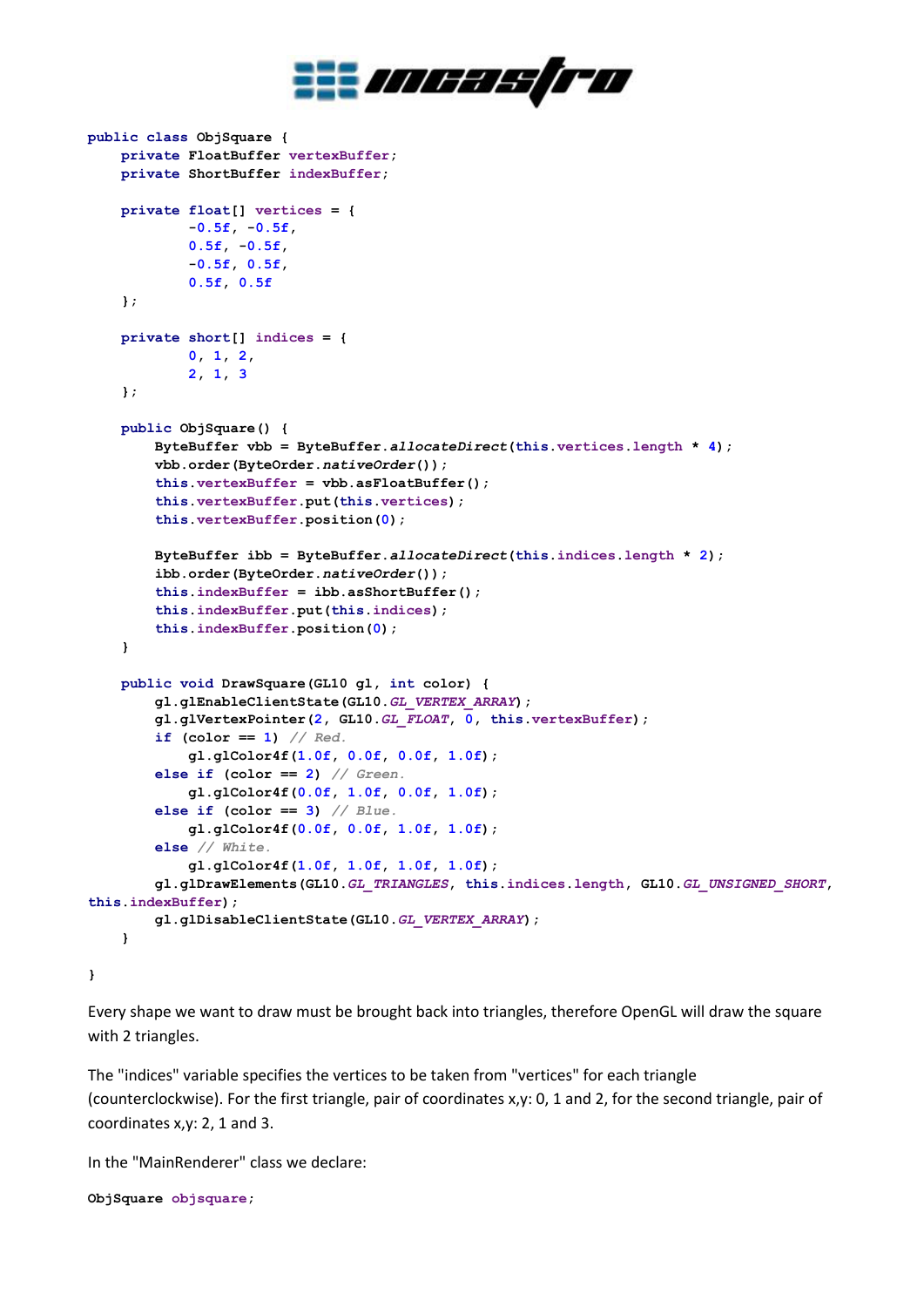

and initialize in the constructor:

```
public MainRenderer() {
     this.objsquare = new ObjSquare();
}
```
In the "onDrawFrame()" method we draw our squares:

```
@Override
public void onDrawFrame(GL10 gl) {
     gl.glClear(GL10.GL_COLOR_BUFFER_BIT);
     gl.glLoadIdentity();
     gl.glTranslatef(this.width / 4.0f, this.height / 4.0f * 3.0f, 0.0f);
     gl.glScalef(50.0f, 50.0f, 0.0f);
     this.objsquare.DrawSquare(gl, 1);
     gl.glLoadIdentity();
     gl.glTranslatef(this.width / 4.0f * 3.0f, this.height / 4.0f * 3.0f, 0.0f);
     gl.glScalef(100.0f, 100.0f, 0.0f);
     this.objsquare.DrawSquare(gl, 2);
     gl.glLoadIdentity();
     gl.glTranslatef(this.width / 4.0f, this.height / 4.0f, 0.0f);
     gl.glScalef(150.0f, 150.0f, 0.0f);
     this.objsquare.DrawSquare(gl, 3);
     gl.glLoadIdentity();
     gl.glTranslatef(this.width / 4.0f * 3.0f, this.height / 4.0f, 0.0f);
     gl.glScalef(200.0f, 200.0f, 0.0f);
     this.objsquare.DrawSquare(gl, 0);
}
```
What if we wanted to draw a square like this?

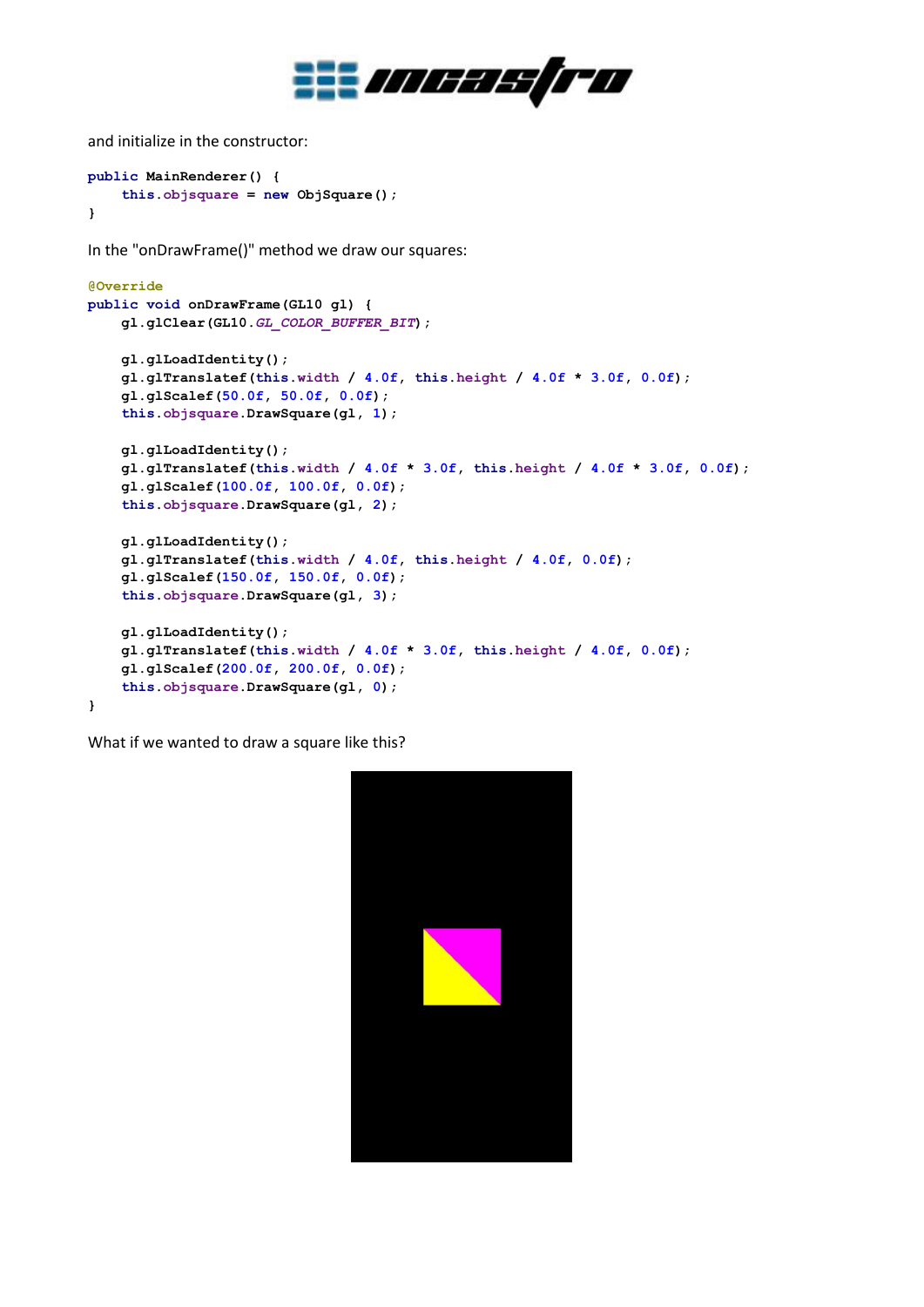

Obviously we can individually draw two triangles adjacent to each other, but we create a dedicated class "ObjSquare2" with the following code:

```
package opengles1.tutorial5b;
import java.nio.ByteBuffer;
import java.nio.ByteOrder;
import java.nio.FloatBuffer;
import java.nio.ShortBuffer;
import javax.microedition.khronos.opengles.GL10;
public class ObjSquare2 {
     private FloatBuffer vertexBuffer;
     private ShortBuffer indexBuffer;
     private FloatBuffer colorBuffer;
     private float[] vertices = {
             -0.5f, -0.5f,
             0.5f, -0.5f,
             -0.5f, 0.5f,
             0.5f, -0.5f,
             -0.5f, 0.5f,
             0.5f, 0.5f
     };
     private short[] indices = {
             0, 1, 2,
             3, 4, 5
     };
     private float[] colors = {
             1.0f, 1.0f, 0.0f, 1.0f, // Vertex 0 triangle 1 (Red+Green).
             1.0f, 1.0f, 0.0f, 1.0f, // Vertex 1 triangle 1 (Red+Green).
             1.0f, 1.0f, 0.0f, 1.0f, // Vertex 2 triangle 1 (Red+Green).
             1.0f, 0.0f, 1.0f, 1.0f, // Vertex 2 triangle 2 (Red+Blue).
             1.0f, 0.0f, 1.0f, 1.0f, // Vertex 1 triangle 2 (Red+Blue).
             1.0f, 0.0f, 1.0f, 1.0f // Vertex 3 triangle 2 (Red+Blue).
     };
     public ObjSquare2() {
         ByteBuffer vbb = ByteBuffer.allocateDirect(this.vertices.length * 4);
         vbb.order(ByteOrder.nativeOrder());
         this.vertexBuffer = vbb.asFloatBuffer();
         this.vertexBuffer.put(this.vertices);
         this.vertexBuffer.position(0);
         ByteBuffer ibb = ByteBuffer.allocateDirect(this.indices.length * 2);
         ibb.order(ByteOrder.nativeOrder());
         this.indexBuffer = ibb.asShortBuffer();
         this.indexBuffer.put(this.indices);
         this.indexBuffer.position(0);
         ByteBuffer vcc = ByteBuffer.allocateDirect(this.colors.length * 4);
         vcc.order(ByteOrder.nativeOrder());
         this.colorBuffer = vcc.asFloatBuffer();
         this.colorBuffer.put(this.colors);
         this.colorBuffer.position(0);
     }
```